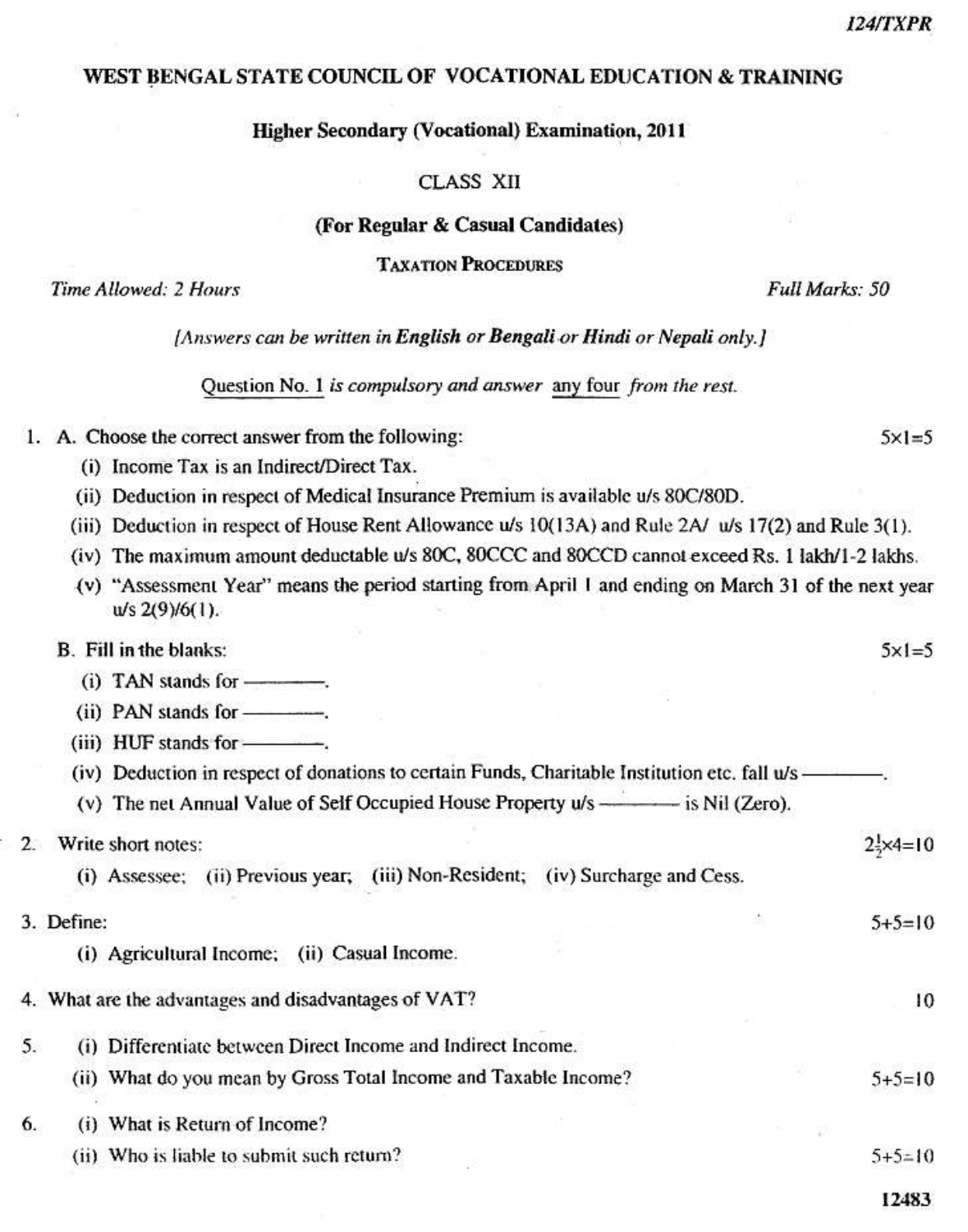7. Find out the Income from house property chargeable to tax for the assessment year 2010-11 in the following 10 cases:

| House No. 1 | House No. 2  |
|-------------|--------------|
| Kolkata     | Delhi        |
| Rs. 60,000  | Rs. 90,000   |
| Rs. 75,000  | Rs. 1,20,000 |
| Rs. 70,000  | Rs. 1,25,000 |
| Rs. 6,500   | Rs. 9,000    |
| @10%        | @10%         |
| Rs. 8,000   | Rs. 12,000   |
|             |              |

8. Mrs. A. Sen, a resident Indian, has furnished the following particulars, to compute her total taxable income for the assessment year 2010-11. Calculate her total taxable income: 10

Basic salary Rs. 8,000 p.m., Dearness allowance 60% of Basic, Medical allowance Rs. 500 p.m., House rent allowance received Rs. 3,000 p.m. She lives in a rented house at Kolkata, monthly rent paid Rs. 2,500 p.m. Professional tax deducted from salary Rs. 120 p.m. Interest on Bank Deposit received Rs. 40,500. Own contribution to Recognised Provident Fund Rs. 3,000 p.m. Own contribution to Public Provident fund Rs. 10,000. Life Insurance Premium paid Rs. 15,000 (Policy Value Rs. 1,00,000) for herself. She contributed Rs. 8,000 for Medical Insurance Premium by cheque for herself and her son.

#### [Bengali Version]

াবাংলা অথবা ইংরাজী অথবা হিন্দী অথবা নেপালীতে উত্তর লেখা যাবে।।

# প্রথম প্রশ্নটির উত্তর দেওয়া আবশ্যিক।

পরবর্তী প্রশ্নগুলোর মধ্যে থেকে যে কোন চারটি প্রশ্নের উত্তর দাও।

# ১। A সঠিক উত্তর নির্ণয় কর ঃ

- (i) আয়কর হল একটি প্রত্যক্ষ/পরোক্ষ কর।
- (ii) Medical Insurance Premium-এর ছাড় পাওয়ার ধারা 80C/80D।
- (iii) House Rent Allowance-এর ছাড পাওয়ার ধারা 10(13A) and Rule 24/ u/s 17(2) and Rule 3(1) ৷
- (iv) 80C/80CCC/80CCD-এর ছাডের পরিমাণ 1 lakh/1-2 lakhs।
- (v) Assessment Year মানে পিরিয়ড ওরু April 1এবং শেষ হবে পরবর্তী বছরের March 31 এবং ধারা 2(9)/6(1)।

# B. শুন্যস্থান পুরণ কর ঃ

- (i) TAN-এর পূরো নাম –––––––।
- (ii) PAN-এর পুরো নাম ––––––।
- $(iii)$  HUF-এর পুরো নাম ––––––।
- (iv) Charitable Institution, Certain Fund-এ দান (Donation)-এর ছাড পাওয়ার ধারা ——
- (v) নিজস্ব ব্যবহৃত গৃহ সম্পত্তির নিট বার্ষিক মূল্য ----------- ধারায় শূন্য।

# ২। সংক্ষিপ্ত টীকা লেখ ঃ

(i) Assessee; (ii) Previous year; (iii) Non-Resident; (iv) Surcharge and Cess.

#### $25x8=50$

12483

 $Q \times \Sigma = Q$ 

 $\alpha \times \alpha = \alpha$